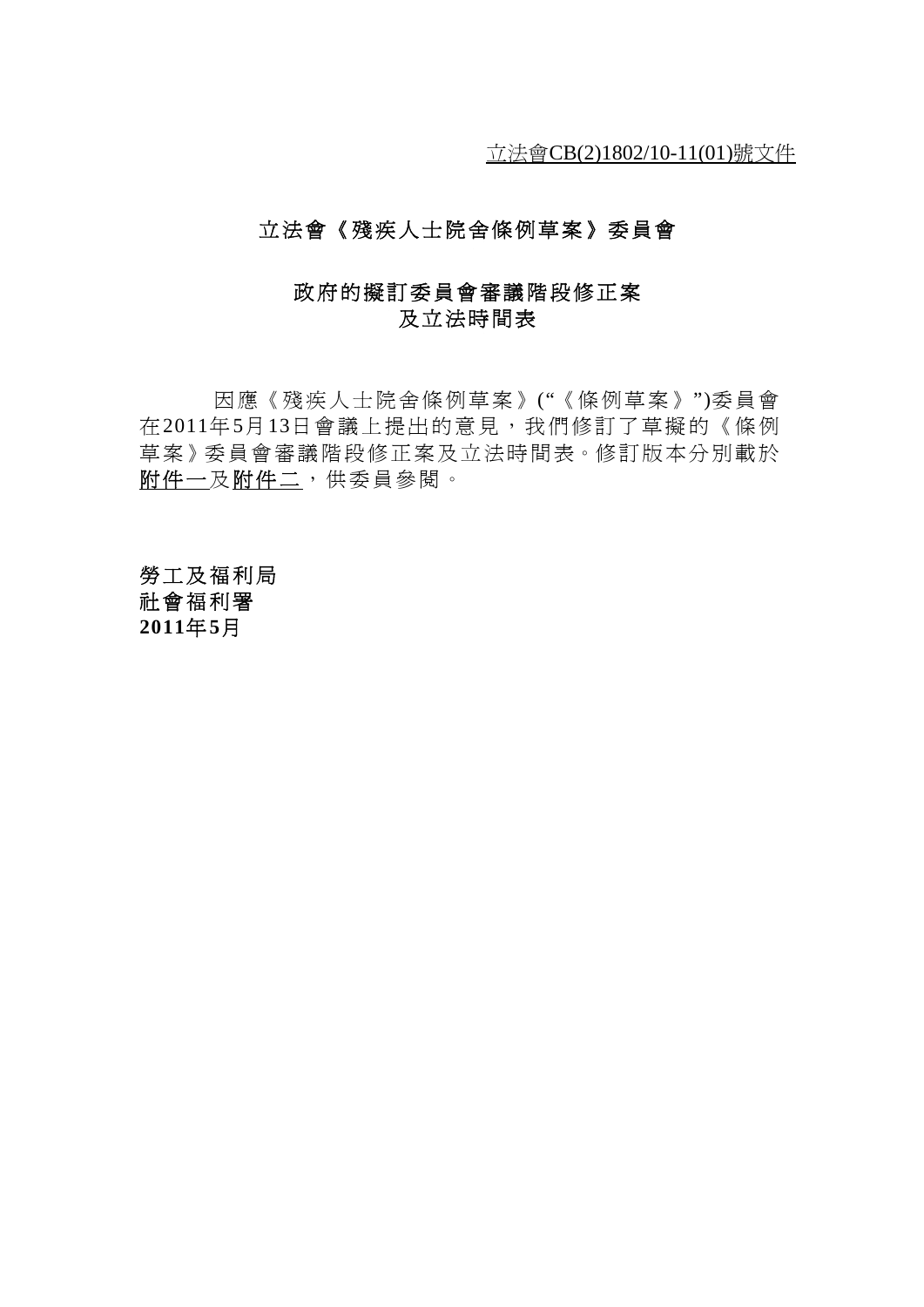附件一

(中文文本)

《殘疾人士院舍條例草案》

#### 委員會審議階段

由勞工及福利局局長動議的修正案

#### 條次 さいちょう おおおとこ アクセス 建議修正案

- 2 在"殘疾人士"的定義中,刪去(c)段。
- 8(6) 在中文文本中,刪去"決定"而代以"定奪"。
- 8 加入 一

 "(9) 凡有人根據第14(d)條提出上訴,反對署長 根據第(3)(b)款拒絕牌照續期的決定,而該牌照若無本款 規定本應在該上訴獲定奪前期滿,則該牌照維持有效, 直至該上訴獲處理完畢、被撤回或被放棄為止,但如有 以下情況,則屬例外 一

- (a) 署長認為該牌照維持有效會違反 公眾利益;及
- (b) 有關決定的命令,載有述明此意的 陳述。"。
- 9 加入 一

 " (1A) 凡 有 人 根 據 第 14(e)條 提 出 上 訴,反 對 署 長 根 據第(1)款作出的決定,該決定即自該上訴提出之日起暫 緩生效,直至該上訴獲處理完畢、被撤回或被放棄為止, 但如有以下情況,則屬例外 一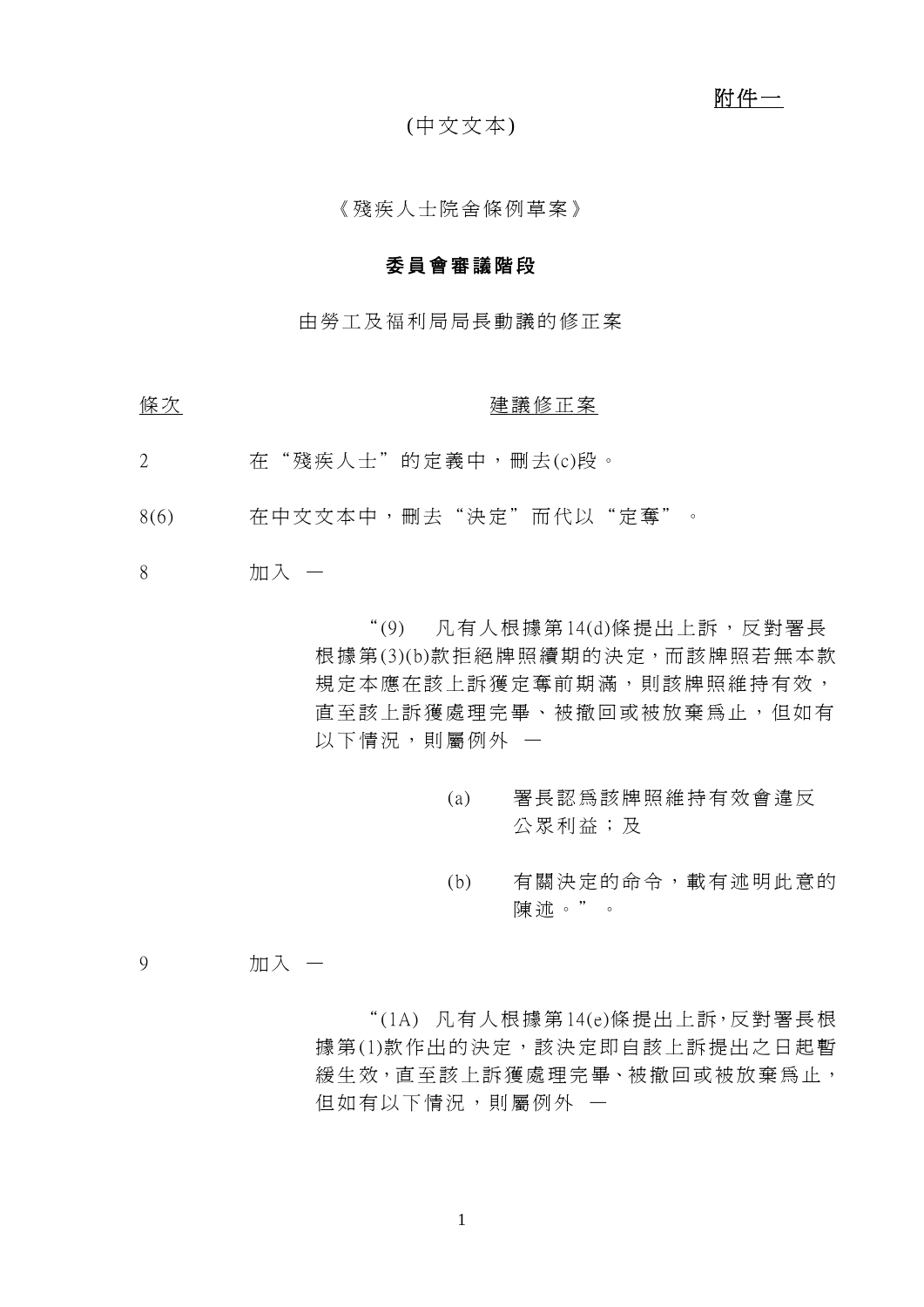- (a) 署長認為該決定暫緩生效會違反 公眾利益;及
- (b) 有關決定的命令,載有述明此意的 陳述。"。
- 12(5) 在中文文本中,刪去"決定"而代以"定奪"。
- 16(2) (a) 在(a)段中,在分號之前加入"(*可疑處所*)"。
	- (b) 在(b)段中,刪去"管理殘疾人士院舍"而代以"管理有 關院舍或可疑處所"。
	- (c) 刪去(b)(i)段而代以
		- "(i) 出示關乎該院舍或可疑處所的營辦、管理或就該 院舍或可疑處所進行的任何其他活動的任何簿 冊、文件或其他物品;或"。
	- (d) 刪去(c)段而代以
		- "(c) 自有關院舍或可疑處所帶走任何簿冊、文件或其 他物品,以作進一步查驗,但該指明人士須有理 由懷疑該簿冊、文件或物品是犯本條例所訂罪行 的證據,方可如此行事;"。
	- (e) 加入
		- "(ca) 自有關院舍帶走任何簿冊、文件或其他物品,以 作進一步查驗,但該指明人士須有理由懷疑該簿 冊、文件或物品是構成撤銷就該院舍發出的牌照 的理由的證據,方可如此行事;及"。
	- (f) 在(d)(i)段中,刪去"殘疾人士院舍"而代以"有關院 舍"。
	- (g) 在(d)(ii)段中,刪去"殘疾人士院舍"而代以"有關院 舍"。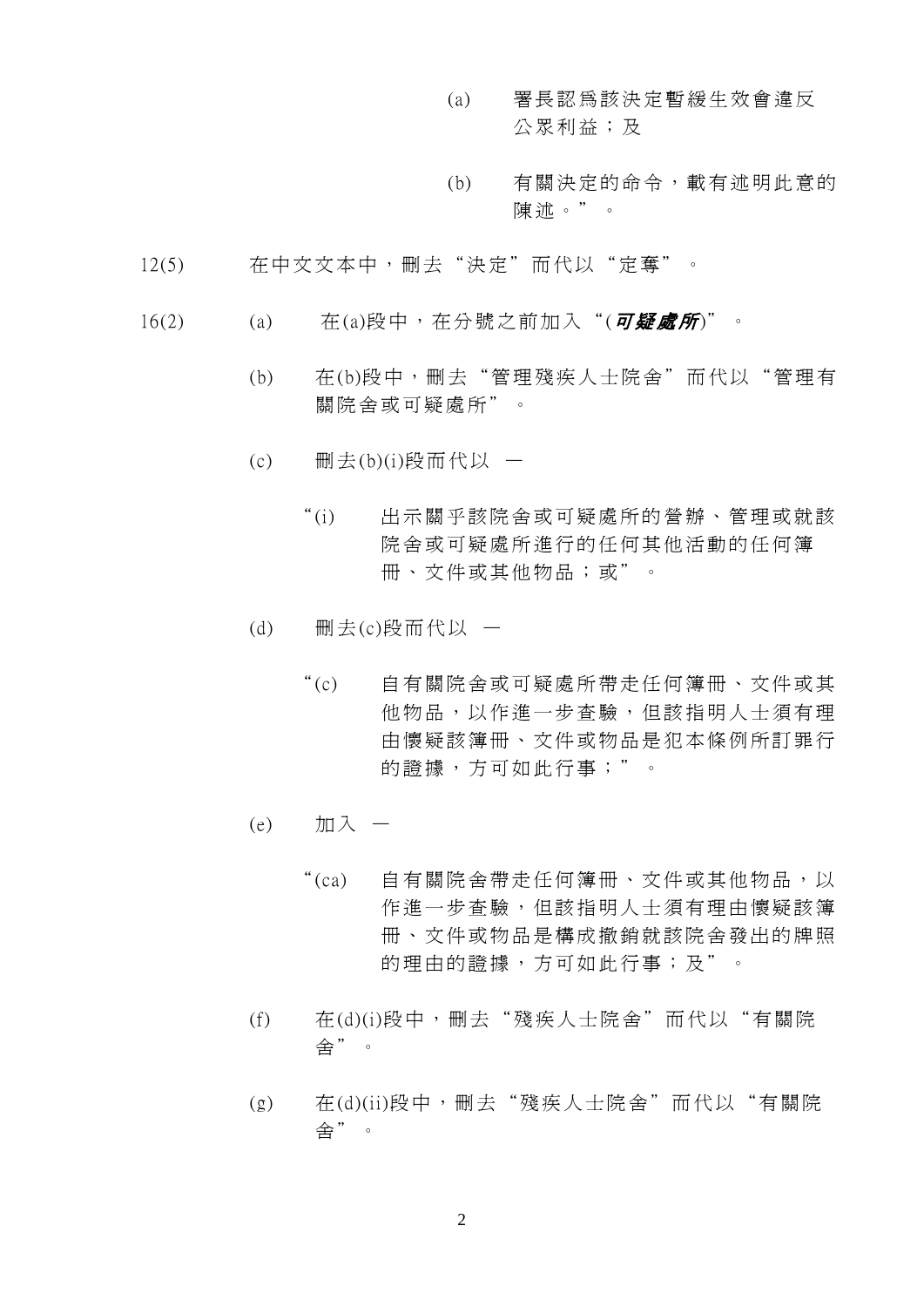#### 17 在標題中,在"保障"之前加入"法律責任的"。

- 17(1) 刪去"為作出或沒有 作出該事情而負上任何個人"而代以"就 作出或沒有作出該事情而負上任何個人民事"。
- 17(2) 在中文文本中,刪去 "為有關"而代以"就有關"。
- 19(2) 刪去(b)段而代以
	- "(b) 於以下時間生效
		- (i) (如面交該人)面交之時;
		- (ii) (如以掛號郵遞寄往該人最後為人所知的 地址)經一般郵遞程序會寄達該地址之 時;或
		- (iii) (如張貼於該命令所關乎的處所之內或外 部的顯眼處)張貼之時。"。
- 19 刪去第(3)款。
- 20(3) 刪去"為作出或沒有 作出該事情而負上任何個人"而代以"就 作出或沒有作出該事情而負上任何個人民事"。
- 20(5) 在中文文本中,刪去 "為有關"而代以"就有關"。
- 34 加入 一
- "(3) 第 4 條現予修訂,加入 —

 "(3) 如本款適用於某人,而該人如 在根據本條例履行(或其意是履行)任何職 能的過程中,以真誠行事而作出或沒有作 出任何事情,則無需就作出或沒有作出該 事情而負上任何個人民事法律責任。

(4) 第(3)款適用於 —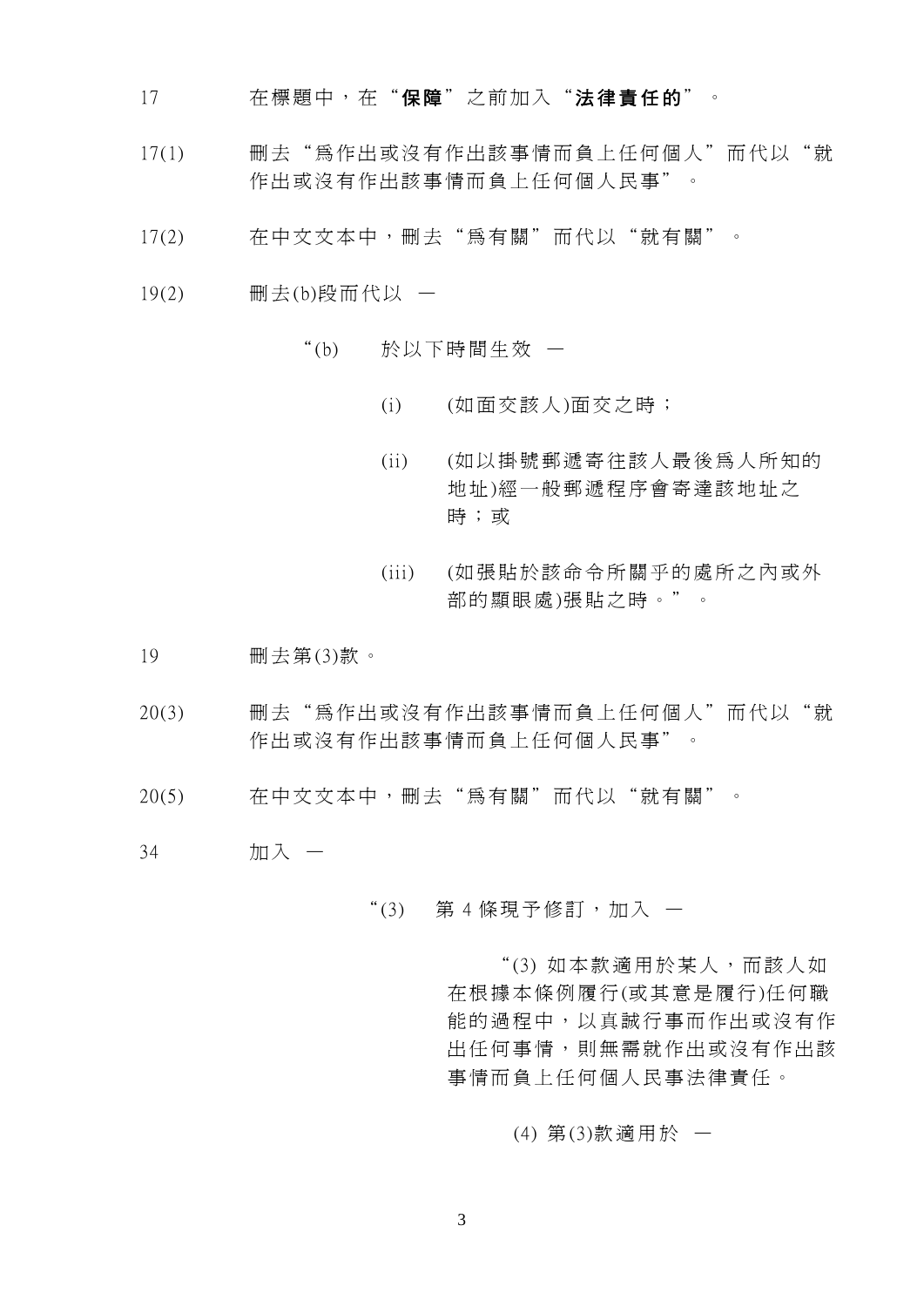- (a) 署長;
- (b) 任何社會福利署副 署長;及
- (c) 根據第(2)款獲授權 的任何公職人員。

(5) 第(3)款所賦予的保障,並不影 響政府須就有關作為或不作為而承擔的任 何法律責任。"。"。

39(4) 加入 一

 " (1A) 凡 有 人 根 據 第 12條 提 出 上 訴,反 對 署 長 根 據 第(1)款作出的決定(拒絕牌照續期的決定除外),該決定 即自該上訴提出之日起暫緩生效,直至該上訴獲處理完 畢、被 撤 回 或 被 放 棄 為 止,但 如 有 以 下 情 況,則 屬 例 外 —

- (a) 署長認為該決定暫緩生效會違反 公眾利益;及
- (b) 有關決定的命令,載有述明此意的 陳述。

 (1B) 凡 有 人 根 據 第 12條 提 出 上 訴 , 反 對 署 長 根 據 第 (1)款拒絕牌照續期的決定,而該牌照若無本款規定本應 在該上訴獲定奪前期滿,則該牌照維持有效,直至該上 訴 獲 處 理 完 畢、被 撤 回 或 被 放 棄 為 止,但 如 有 以 下 情 況, 則屬例外 —

- (a) 署長認為該牌照維持有效會違反 公眾利益;及
- (b) 有關決定的命令,載有述明此意的 陳述。"。

新條文 加入 —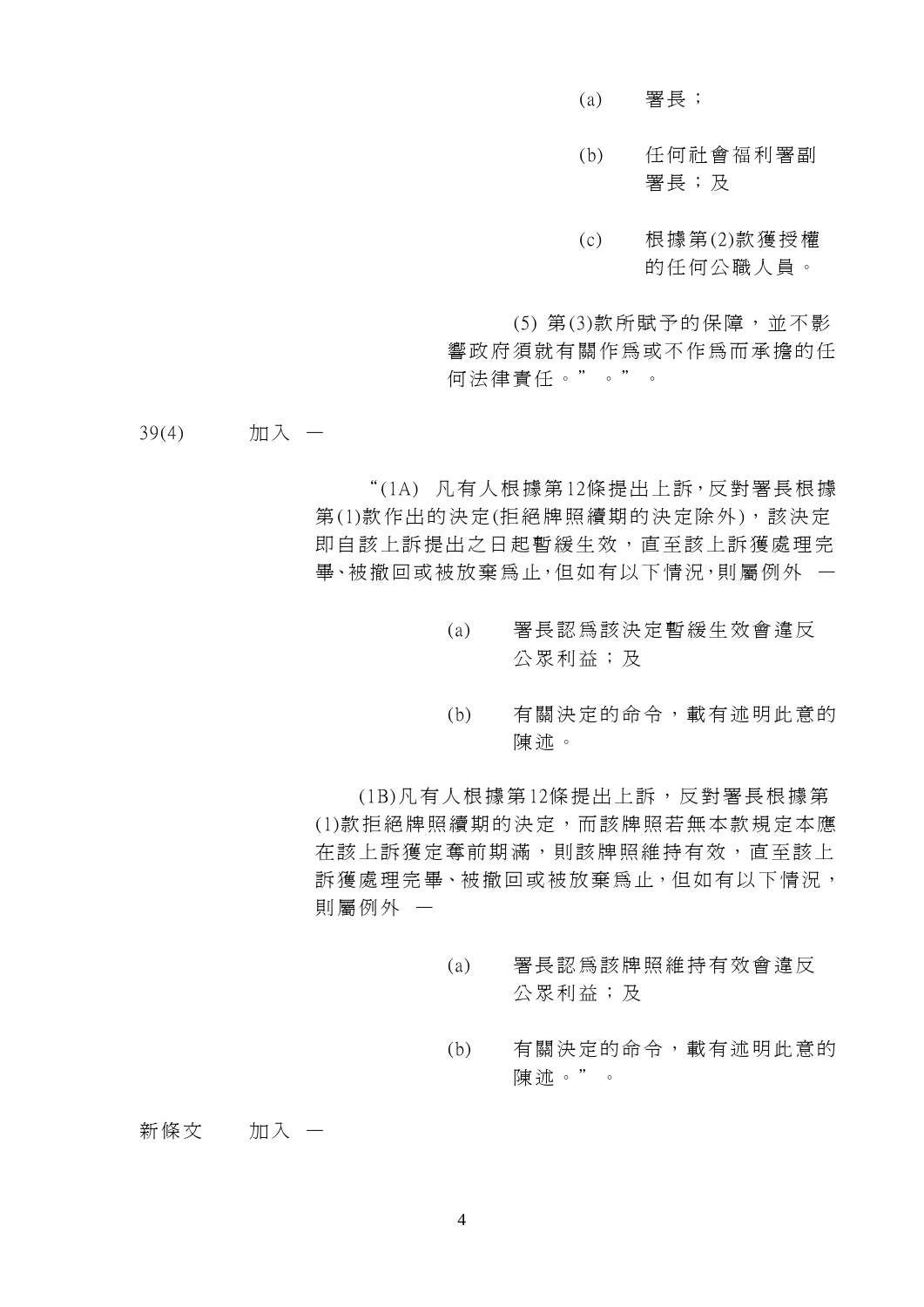#### "41A. 取代第18條

第 18 條現予廢除,代以 一

### "18. 視察安老院

(1) 在 本 條 中 , " 指 明 人 士 " (specified person)指 —

- (a) 署長;
- (b) 消防處任何人員;或
- (c) 任何督察。
- (2) 任 何 指 明 人 十 可 一
	- (a) 在所有合理時間進入及視 察任何安老院,或任何其有 理由懷疑被用作安老院或 為安老院的目的而使用的 任何處所(可疑處所);
	- (b) 要求任何參與經營或管理 有關安老院或可疑處所的  $\lambda -$ 
		- (i) 出示關乎該安老院 或可疑處所的經 營、管理或就該安老 院或可疑處所進行 的任何其他活動的 任何簿冊、文件或其 他物品;或
		- (ii) 提交關乎第(i)節所 述的經營、管理或活 動的任何資料;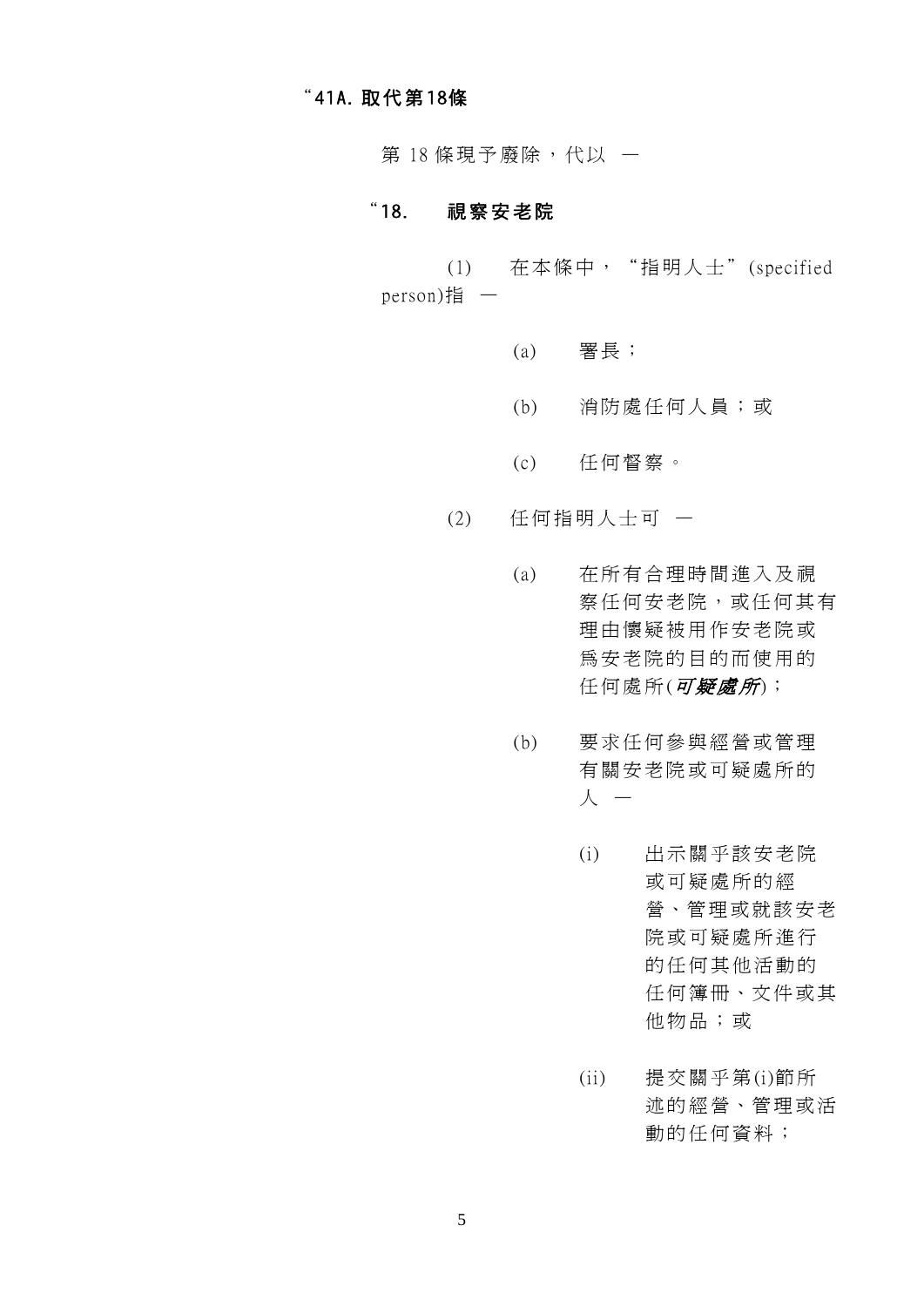- (c) 自有關安老院或可疑處所 帶走任何簿冊、文件或其他 物品,以作進一步查驗,但 該指明人士須有理由懷疑 該簿冊、文件或物品是犯本 條例所訂罪行的證據,方可 如此行事;
- (d) 自有關安老院帶走任何簿 冊、文件或其他物品,以作 進一步查驗,但該指明人士 須有理由懷疑該簿冊、文件 或物品是構成撤銷就該安 老院發出的牌照的理由的 證據,方可如此行事;及
- (e) 作出為辦理以下事宜而需 要作出的任何其他事情 —
	- (i) 視察有關安老院;或
	- (ii) 檢查或測試用於有 關安老院的經營、料 理、管理或其他方式 的控制的任何有關 設備、工程或系統, 或在與此有關連的 情況下使用的設 備、工程或系統,

 但指明人士如遇到有關要求,須先行提供其作為 指明人士的身分證明及其根據《人事登記條例》 (第177章)發給的身分證,方可行使上述權 力。"。"。

新條文 加入 —

### "41B. 加入第18A條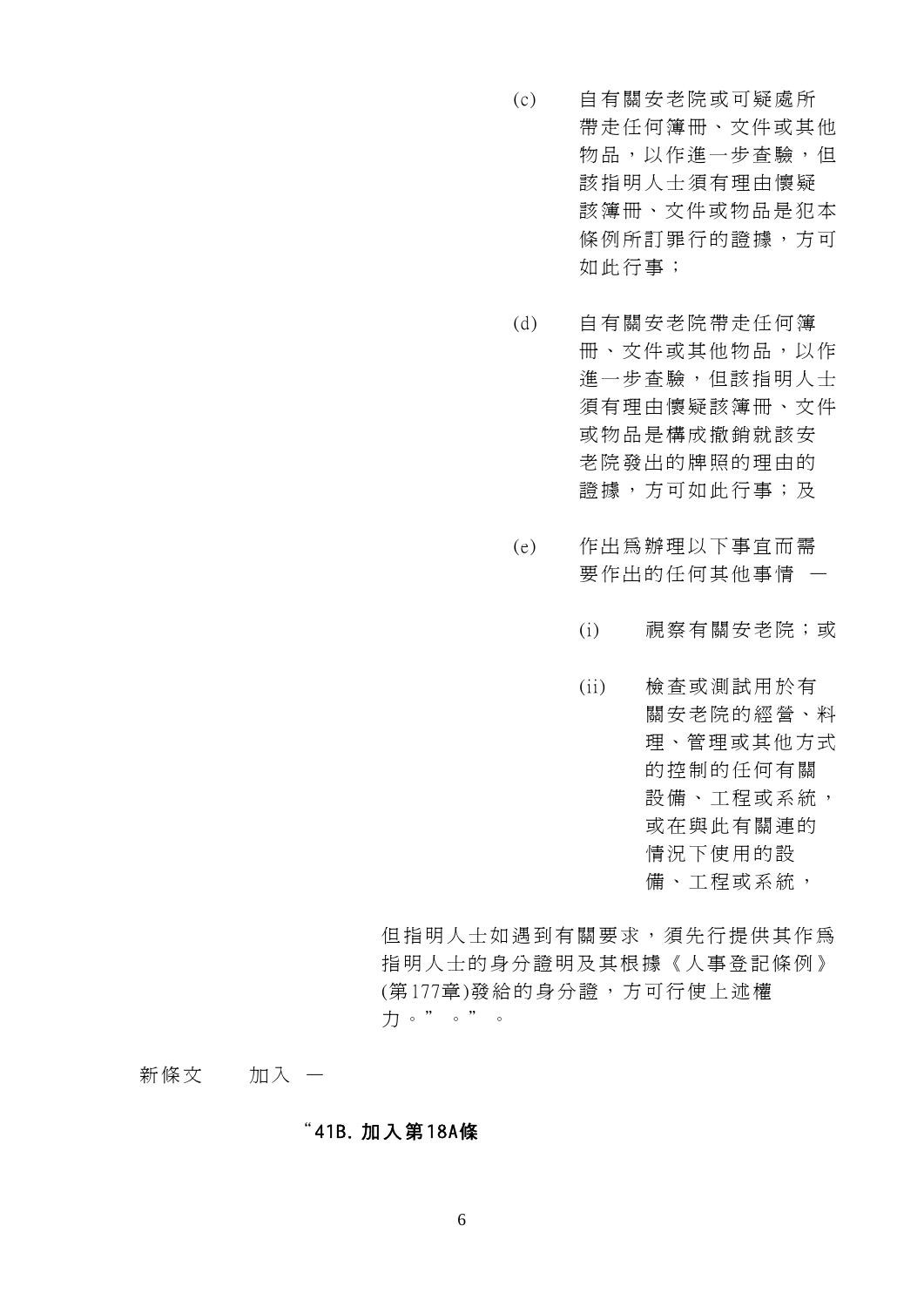現加入 —

# "18A. 對指明人士若干作為及不作為的 法律責任的保障

(1) 第 18 條 所 指 的 指 明 人 士 如 在 根 據 本 條 例執行(或其意是執行)任何職能的過程中,以真 誠行事而作出或沒有作出任何事情,則無需就作 出或沒有作出該事情而負上任何個人民事法律責 任。

(2) 第 (1)款 所 賦 予 的 保 障,並 不 影 響 政 府 須 就有關作為或不作為而承擔的任何法律責 任。"。"。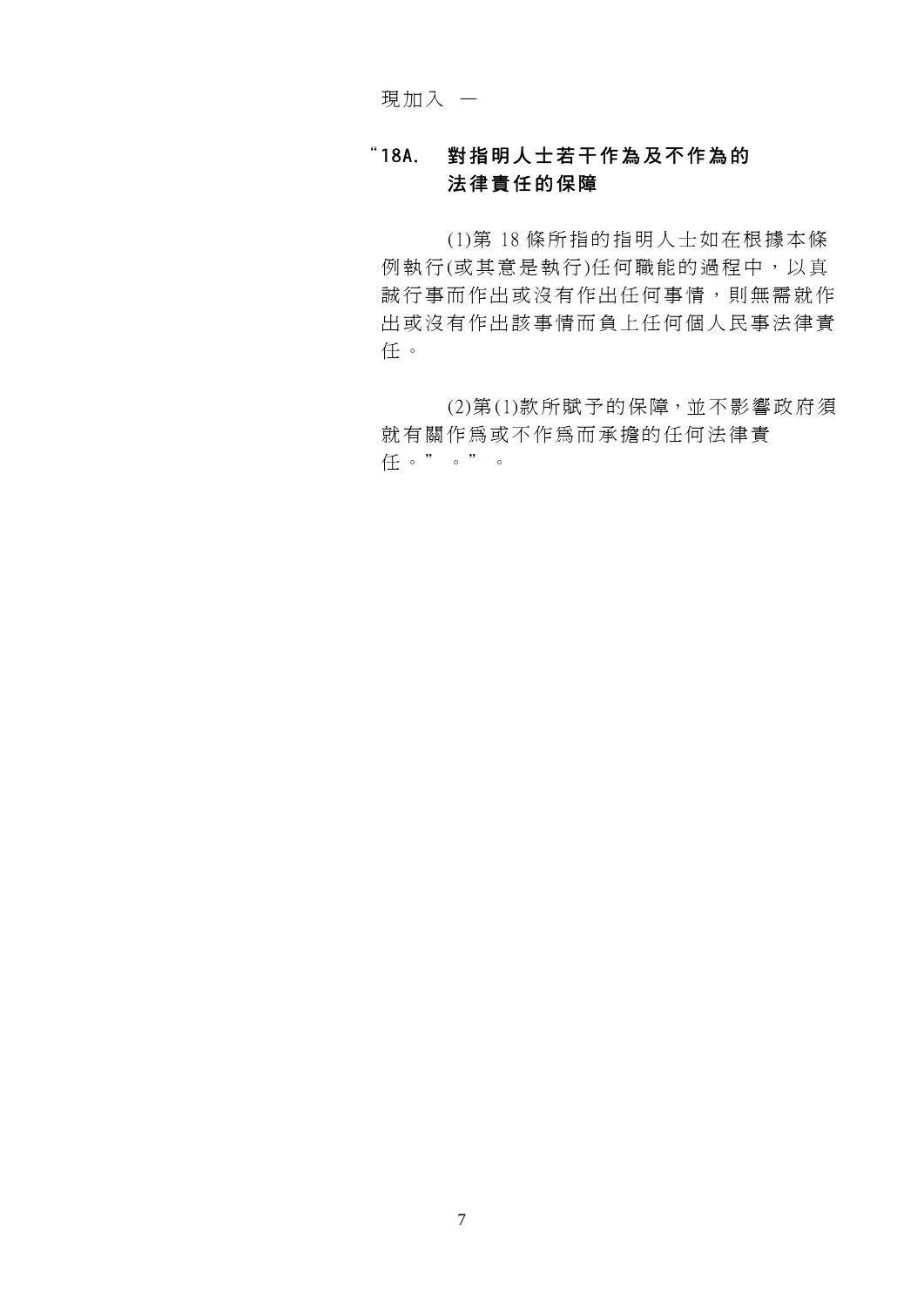# RESIDENTIAL CARE HOMES (PERSONS WITH DISABILITIES) BILL

### **COMMITTEE STAGE**

Amendments to be moved by the Secretary for Labour and Welfare

| Clause         | <b>Amendment Proposed</b>                                       |
|----------------|-----------------------------------------------------------------|
| $\overline{2}$ | In the definition of "person with disabilities" and "PWD", by   |
|                | deleting paragraph (c).                                         |
| 8(6)           | In the Chinese text, by deleting "決定" and substituting "定奪".    |
| 8              | By adding $-$                                                   |
|                | If a decision to refuse to renew a licence under<br>(9)         |
|                | subsection $(3)(b)$ is appealed against under section 14(d) and |
|                | the licence would, but for this subsection, expire before the   |
|                | determination of the appeal, the licence remains in force until |
|                | the appeal is disposed of, withdrawn or abandoned unless –      |
|                | it would, in the opinion of the Director,<br>(a)                |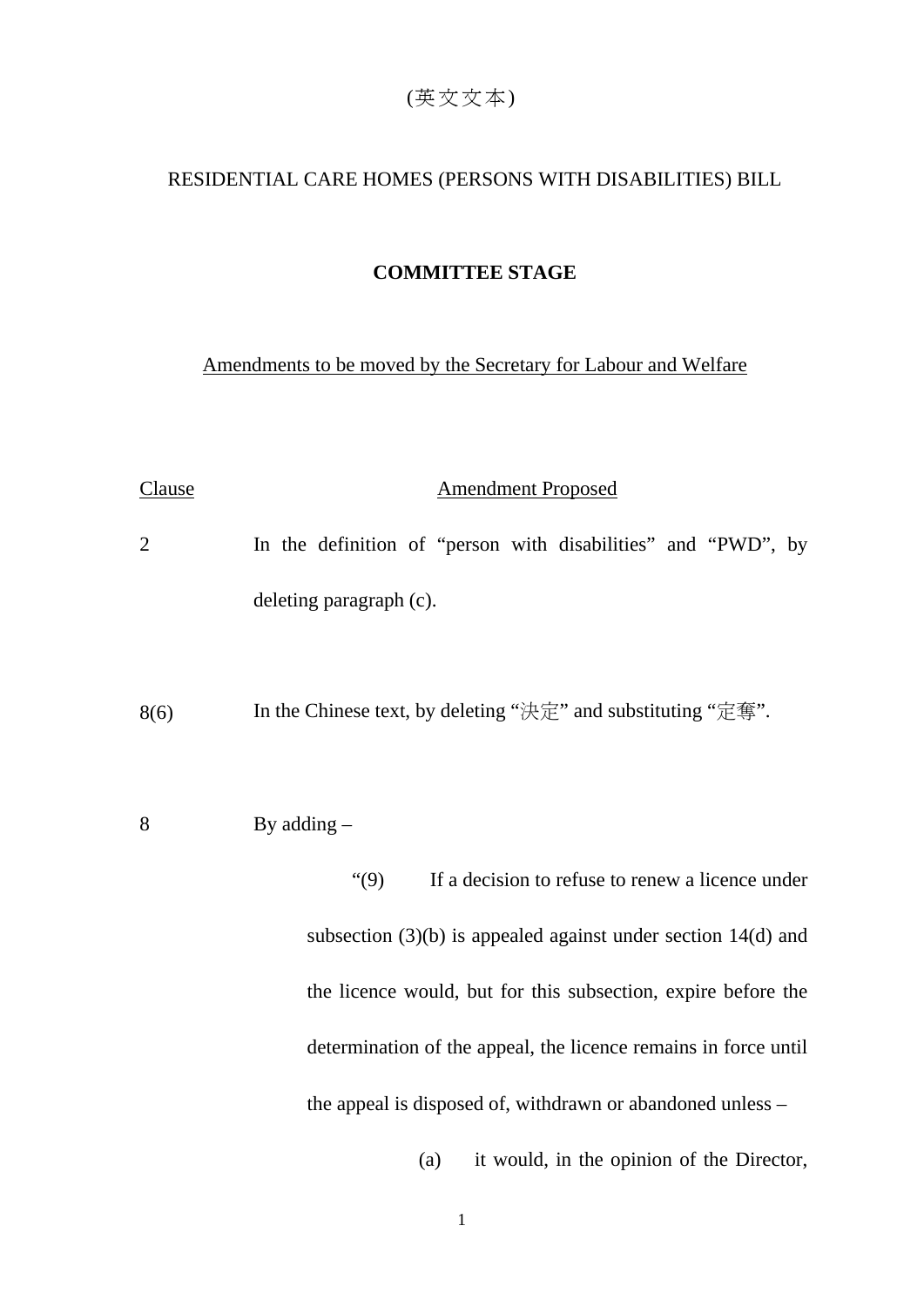be contrary to the public interest for the licence to remain in force; and

(b) the order on the decision contains a statement to that effect.".

9 By adding –

"(1A) A decision under subsection (1) that is appealed against under section 14(e) is suspended in its operation as from the day on which the appeal is made until the appeal is disposed of, withdrawn or abandoned unless –

- (a) the suspension would, in the opinion of the Director, be contrary to the public interest; and
- (b) the order on the decision contains a statement to that effect.".

12(5) In the Chinese text, by deleting "決定" and substituting "定奪".

16(2) (a) In paragraph (a), by adding "(*suspected premises*)" before the semicolon.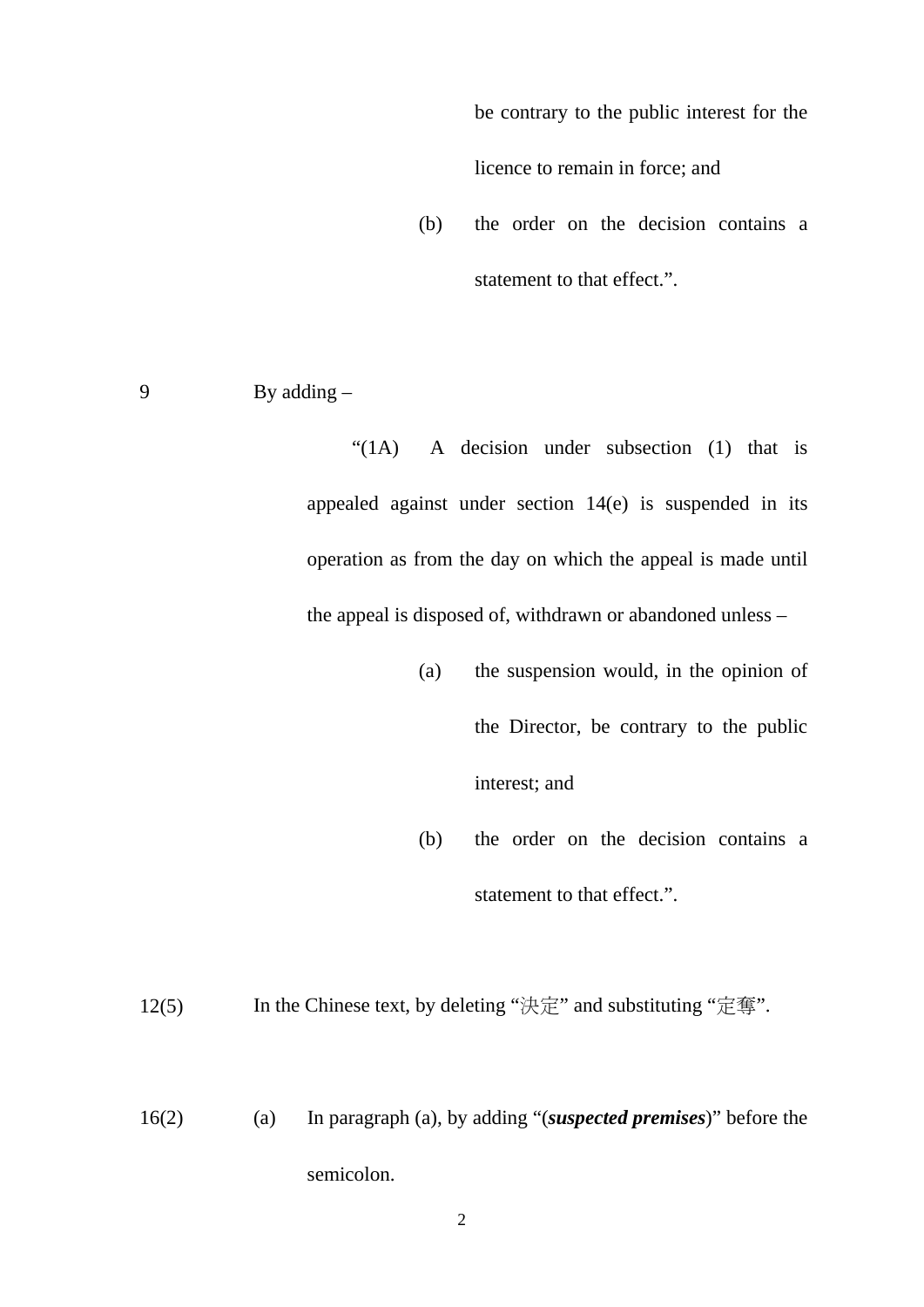- (b) In paragraph (b), by deleting "a residential care home for PWDs" and substituting "the residential care home or suspected premises".
- (c) By deleting paragraph  $(b)(i)$  and substituting
	- "(i) produce any book, document or other article relating to the operation or management of the residential care home or suspected premises, or to any other activity in respect of the residential care home or suspected premises; or".
- (d) By deleting paragraph (c) and substituting
	- "(c) remove for further examination from the residential care home or suspected premises any book, document or other article which the specified person has reason to suspect is evidence of the commission of an offence against this Ordinance;".
- (e) By adding  $-$ 
	- "(ca) remove for further examination from the residential care home any book, document or other article which the specified person has reason to suspect is evidence of a ground for the cancellation of the licence issued in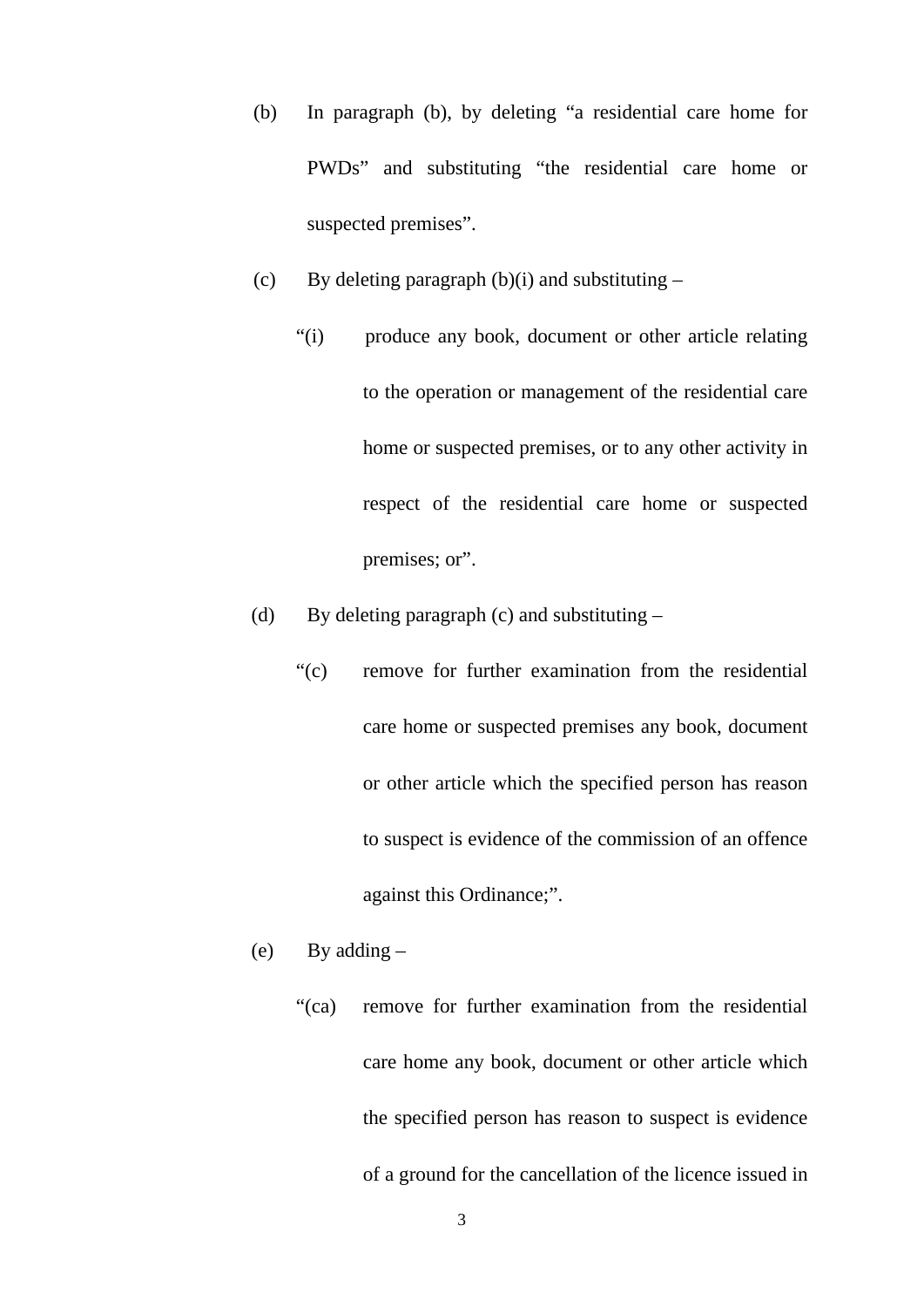respect of it; and".

|       | (f)    | In paragraph $(d)(i)$ , by deleting "a residential care home for |      |                                                                   |  |  |
|-------|--------|------------------------------------------------------------------|------|-------------------------------------------------------------------|--|--|
|       |        |                                                                  |      | PWDs" and substituting "the residential care home".               |  |  |
|       | (g)    |                                                                  |      | In paragraph $(d)(ii)$ , by deleting "a residential care home for |  |  |
|       |        |                                                                  |      | PWDs" and substituting "the residential care home".               |  |  |
|       |        |                                                                  |      |                                                                   |  |  |
| 17    |        |                                                                  |      | In the heading, by adding "liability for" before "certain acts".  |  |  |
|       |        |                                                                  |      |                                                                   |  |  |
| 17(1) |        |                                                                  |      | By adding "any civil liability in respect of" after "liable for". |  |  |
|       |        |                                                                  |      |                                                                   |  |  |
| 17(2) |        | In the Chinese text, by deleting "為有關" and substituting          |      |                                                                   |  |  |
|       | "就有關". |                                                                  |      |                                                                   |  |  |
|       |        |                                                                  |      |                                                                   |  |  |
| 19(2) |        | By deleting paragraph (b) and substituting                       |      |                                                                   |  |  |
|       |        | " $(b)$                                                          |      | takes effect at the following time -                              |  |  |
|       |        |                                                                  | (i)  | if it is delivered personally to the person to                    |  |  |
|       |        |                                                                  |      | whom it is to be sent, when it is so delivered;                   |  |  |
|       |        |                                                                  | (ii) | if it is sent by registered post to the last known                |  |  |
|       |        |                                                                  |      | address of the person, when it would in the                       |  |  |

ordinary course of post be delivered to that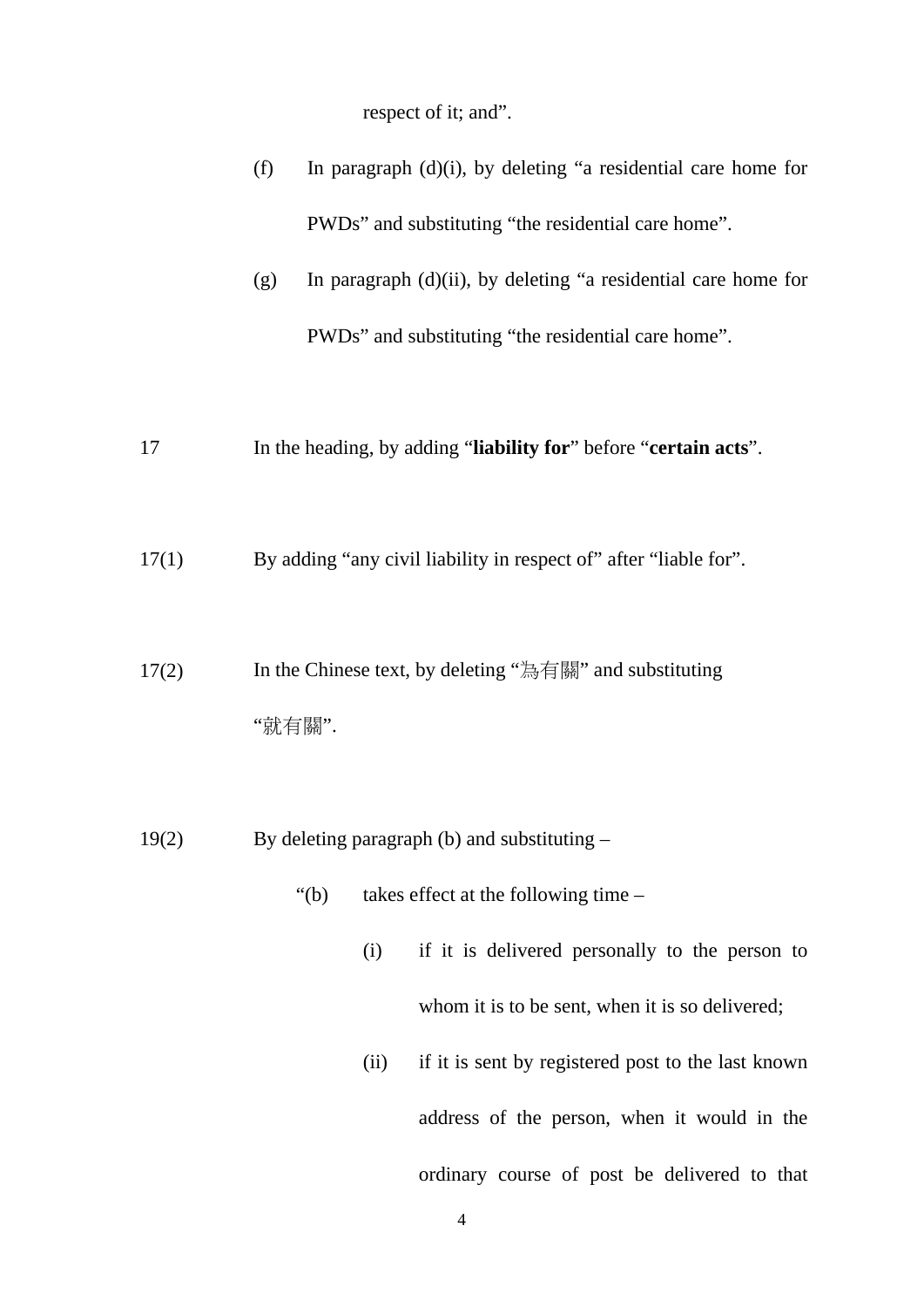#### address; or

- (iii) if it is posted in a conspicuous place inside or outside the premises to which it relates, when it is so posted.".
- 19 By deleting subclause (3).

20(3) By adding "any civil liability in respect of" after "liable for".

- 20(5) In the Chinese text, by deleting "為有關" and substituting "就有關".
- 34 By adding
	- "(3) Section 4 is amended by adding  $-$

"(3) A person to whom this subsection applies is not personally liable for any civil liability in respect of anything done or omitted to be done by the person in good faith in the exercise of a function or purported exercise of a function under this Ordinance.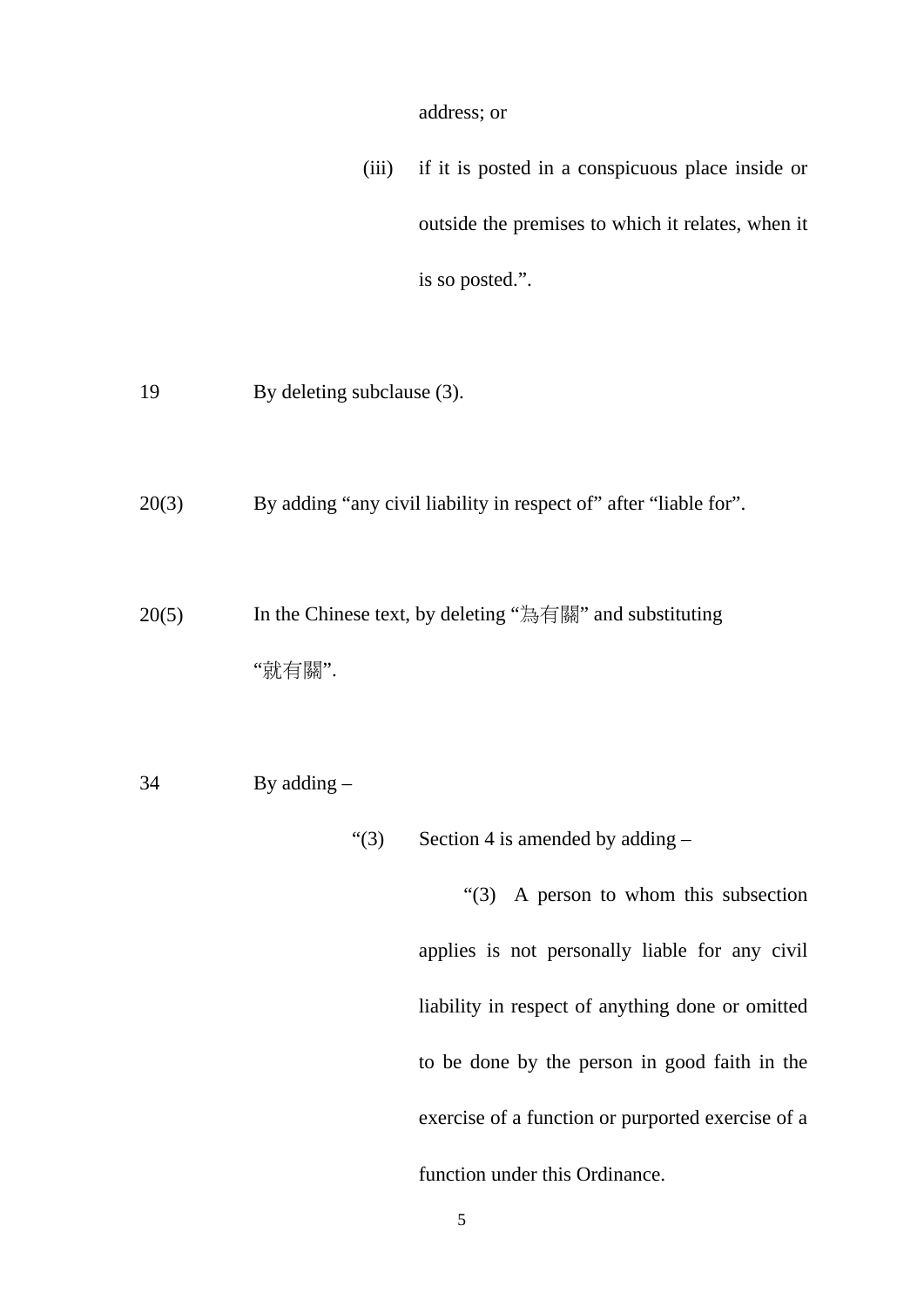(4) Subsection (3) applies to  $-$ 

- (a) the Director;
- (b) any Deputy Director of

Social Welfare; and

(c) any public officer authorized under

subsection  $(2)$ .

(5) The protection conferred by subsection (3) does not affect any liability of the Government for the act or omission.".".

# $39(4)$  By adding –

" $(1)$  A decision under subsection  $(1)$  (other than a decision to refuse to renew a licence) that is appealed against under section 12 is suspended in its operation as from the day on which the appeal is made until the appeal is disposed of, withdrawn or abandoned unless –

> (a) the suspension would, in the opinion of the Director, be contrary to the public interest; and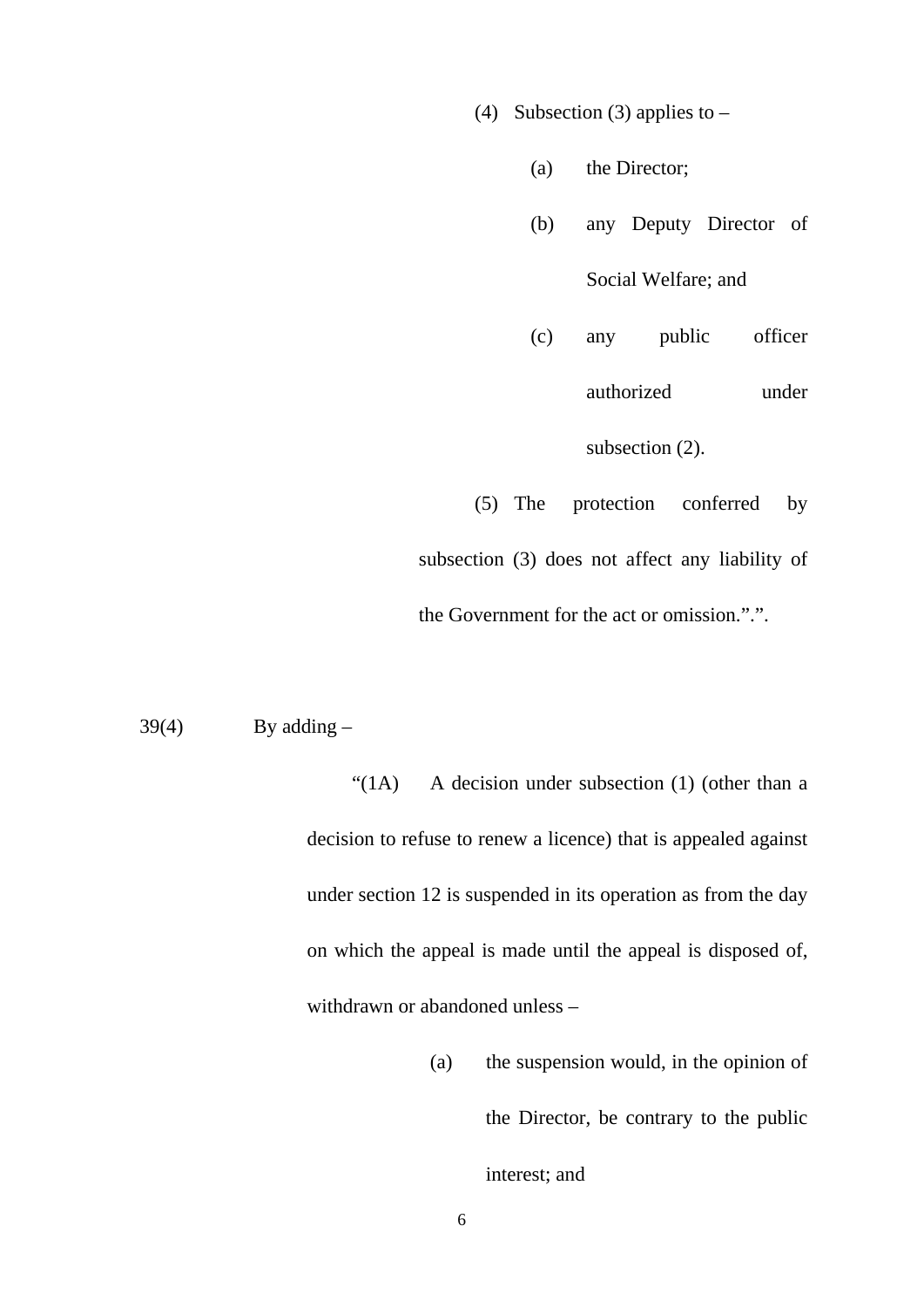(b) the order on the decision contains a statement to that effect.

(1B) If a decision to refuse to renew a licence under subsection (1) is appealed against under section 12 and the licence would, but for this subsection, expire before the determination of the appeal, the licence remains in force until the appeal is disposed of, withdrawn or abandoned unless –

- (a) it would, in the opinion of the Director, be contrary to the public interest for the licence to remain in force; and
- (b) the order on the decision contains a statement to that effect.".

# New By adding –

### "**41A. Section 18 substituted**

Section 18 is repealed and the following substituted –

### "**18. Inspection of residential care homes**

(1) In this section, "specified person" (指明

 $\lambda +$ ) means –

- (a) the Director;
- (b) an officer of the Fire Services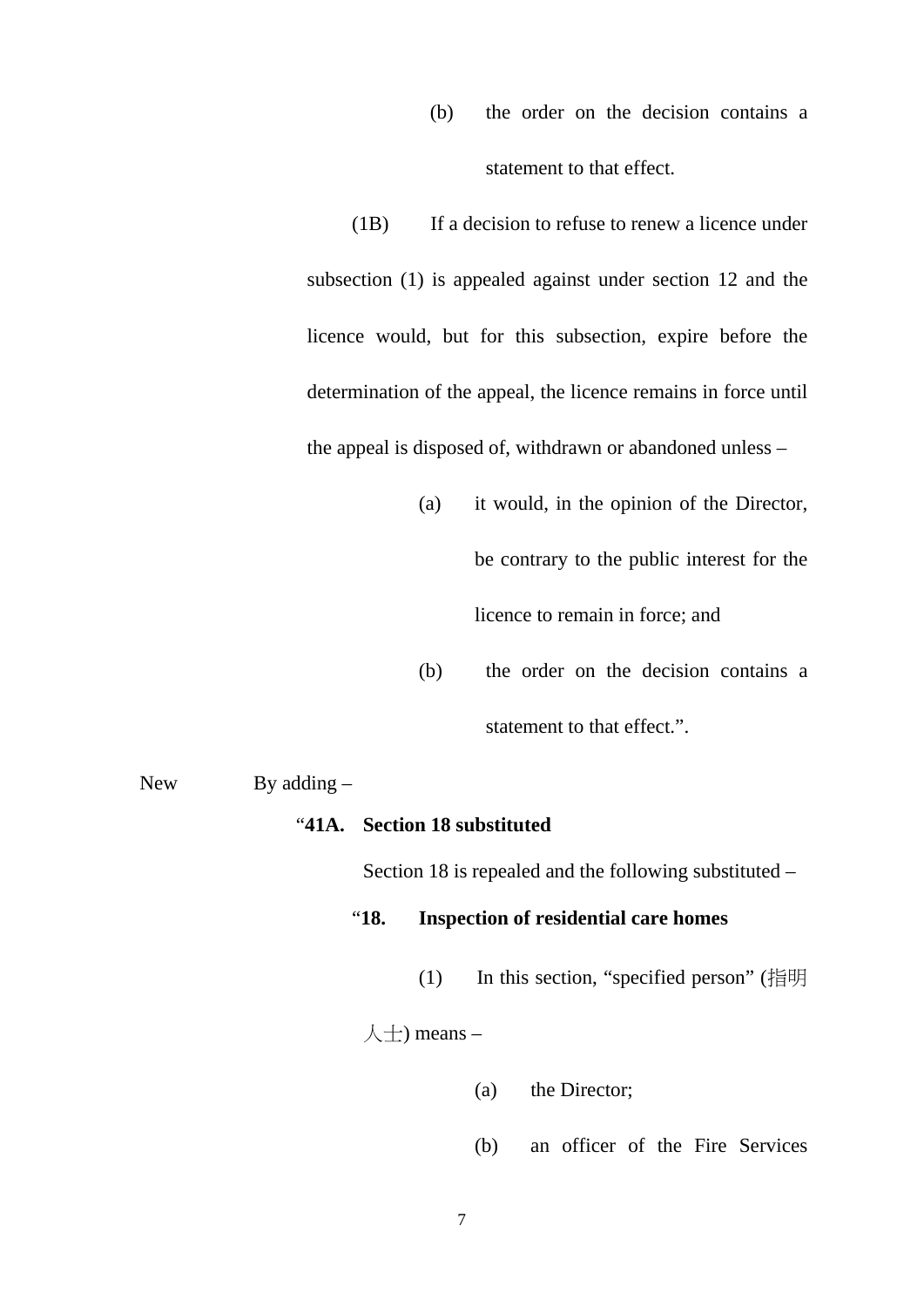#### Department; or

(c) an inspector.

(2) If a specified person produces, if so required, proof of identity as the specified person, and the specified person's identity card issued under the Registration of Persons Ordinance (Cap. 177), the specified person may –

- (a) at all reasonable times enter and inspect any residential care home or any premises which the specified person has reason to suspect are used as or for the purposes of a residential care home (*suspected premises*);
- (b) require any person taking part in the operation or management of the residential care home or suspected premises to –
	- (i) produce any book,

document or other article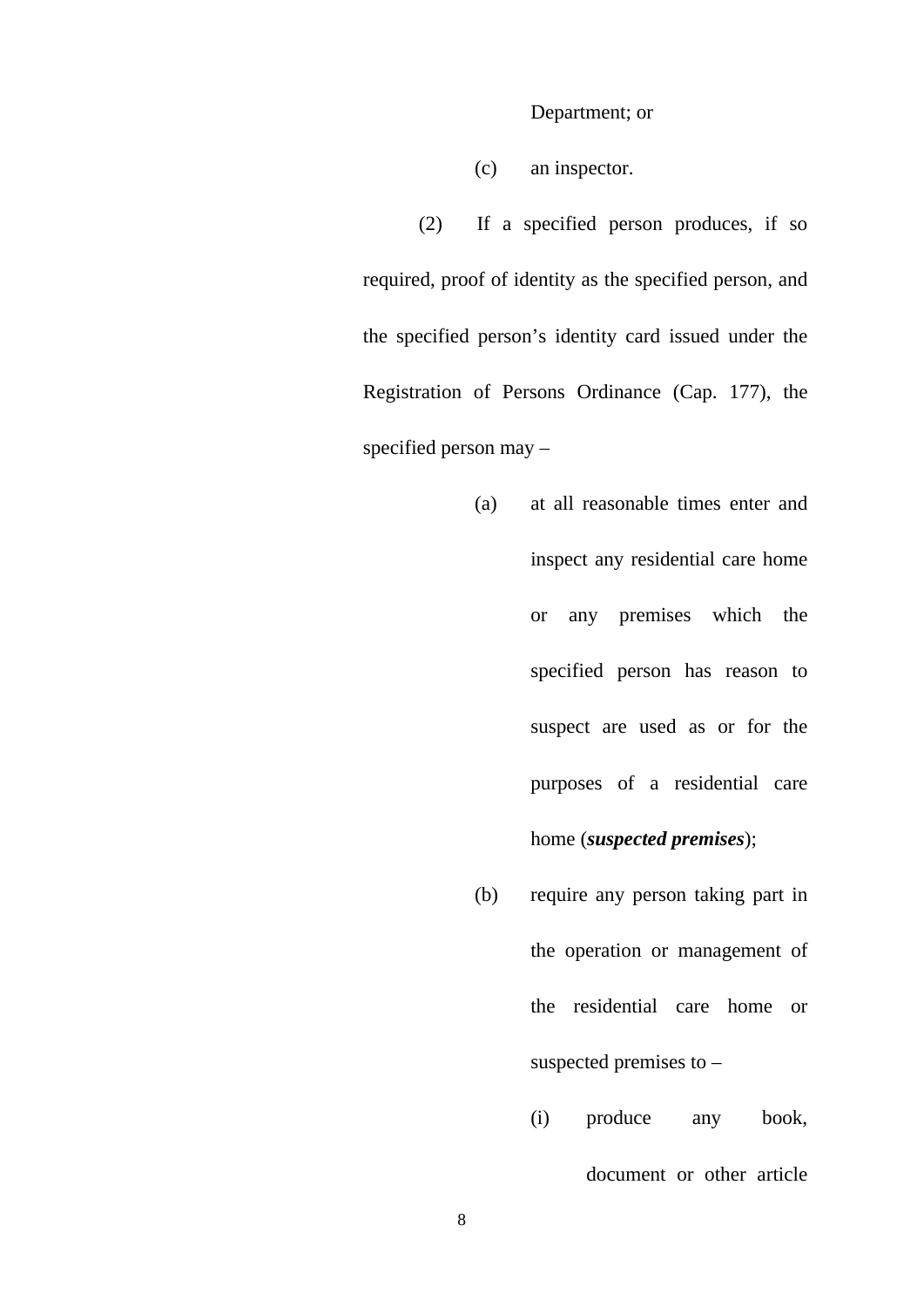relating to the operation or management of the residential care home or suspected premises, or to any other activity in respect of the residential care home or suspected premises; or

(ii) give any information relating to the operation, management or activity mentioned in subparagraph

(i);

(c) remove for further examination from the residential care home or suspected premises any book, document or other article which the specified person has reason to suspect is evidence of the commission of an offence against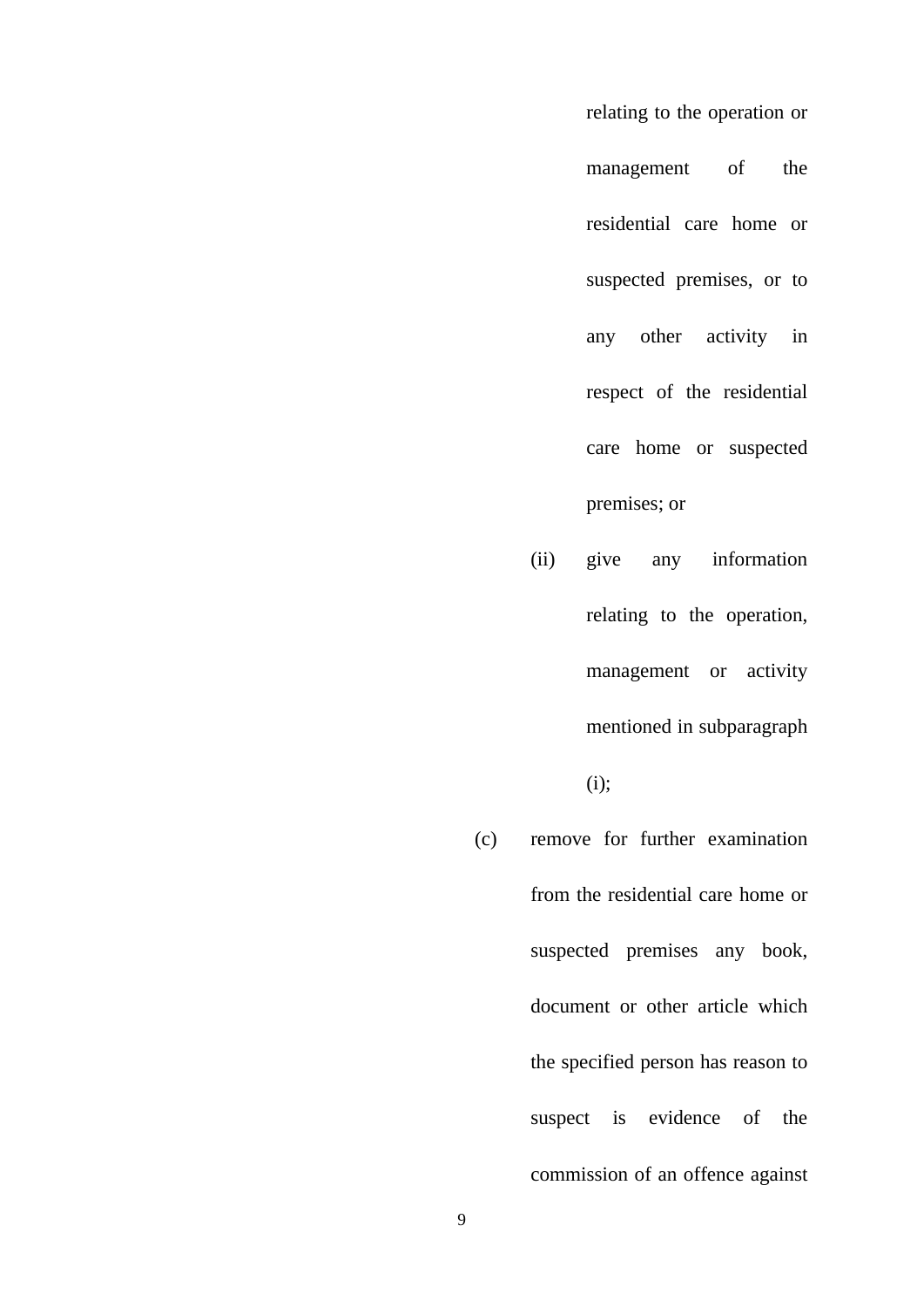this Ordinance;

- (d) remove for further examination from the residential care home any book, document or other article which the specified person has reason to suspect is evidence of a ground for the cancellation of the licence issued in respect of it; and
- (e) do any other things that are necessary for –
	- (i) the inspection of the residential care home; or
	- (ii) the inspection or testing of any equipment, works or system used for or in connection with the operation, keeping, management or other control of the residential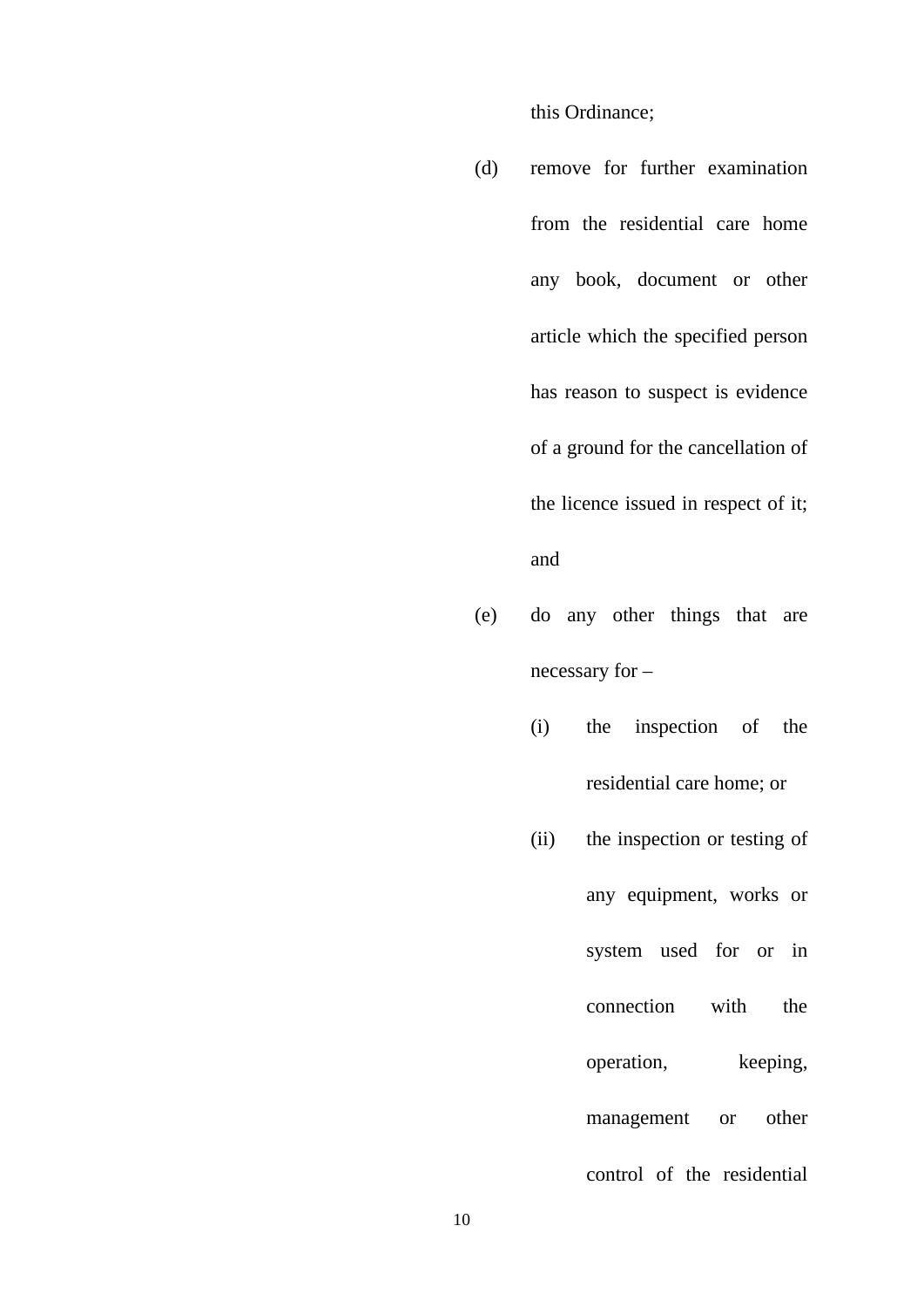care home.".".

## New By adding –

### "**41B. Section 18A added**

The following is added –

### "**18A. Protection of specified persons from liability for certain acts and omissions**

(1) A specified person under section 18 is not personally liable for any civil liability in respect of anything done or omitted to be done by the specified person in good faith in the exercise of a function or purported exercise of a function under this Ordinance.

(2) The protection conferred by subsection (1) does not affect any liability of the Government for the act or omission.".".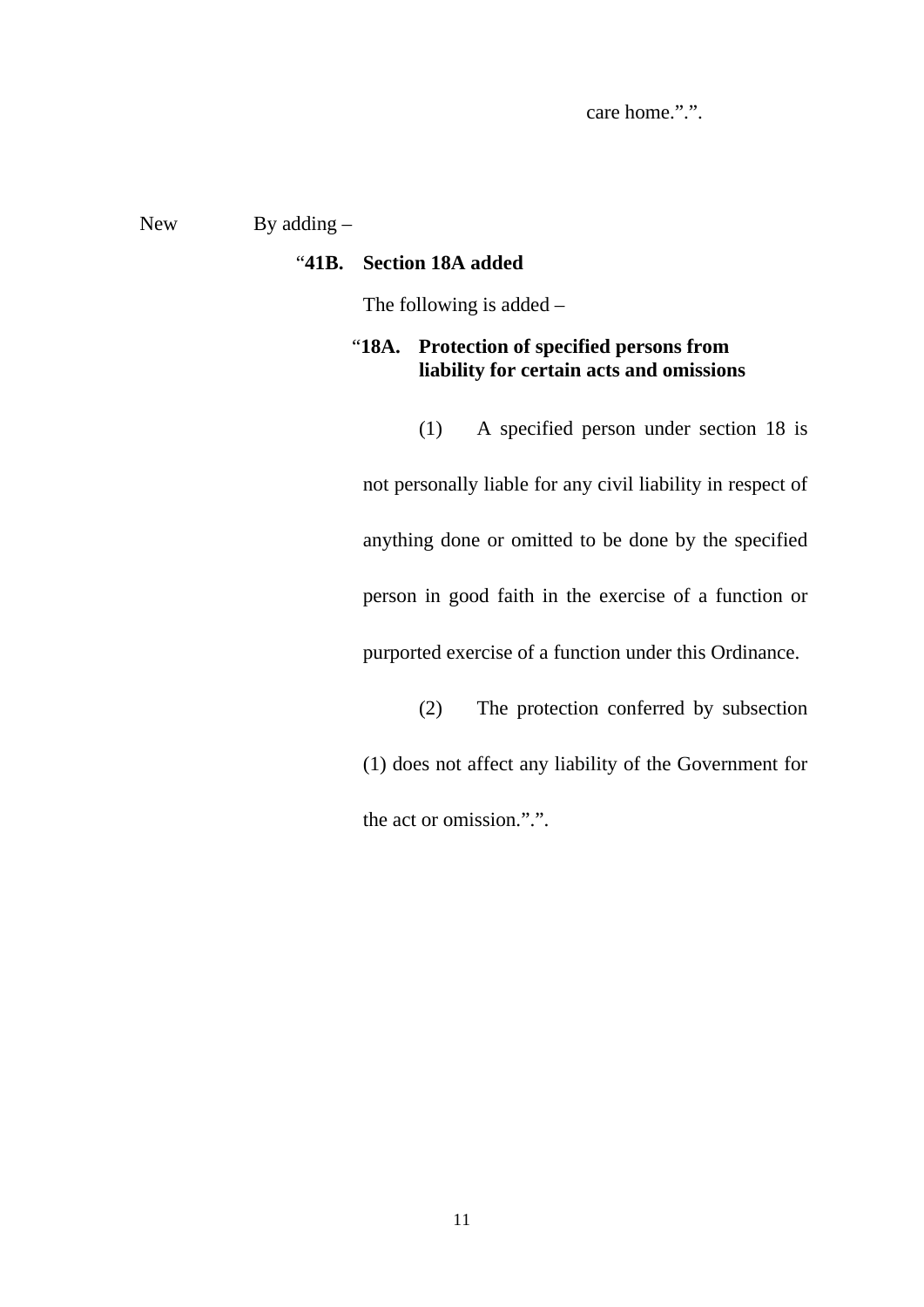附件二

# 《殘疾人士院舍條例草案》**("**《條例草案》**")**  及《殘疾人士院舍規例》**("**《規例》**")**  的立法時間表擬稿 (註1)

| 事項                                            | 日期                                                            |
|-----------------------------------------------|---------------------------------------------------------------|
| 《條例草案》委員會向立法會內<br>務委員會報告                      | 2011年5月27日                                                    |
| 恢復《條例草案》的二讀辯論、<br>委員會審議階段和三讀                  | 2011年6月15日                                                    |
| 獲立法會通過的《條例草案》刊<br>登憲報成爲《殘疾人士院舍條例》<br>("《條例》") | 2011年6月24日                                                    |
| 《條例》的生效日期公告(註2)及<br>《規例》刊登憲報(註3)              | 2011年6月30日                                                    |
| 《條例》的生效日期公告及《規<br>例》提交立法會審議                   | 2011年7月6日                                                     |
| 《條例》的生效日期公告及《規<br>例》審議期限屆滿                    | 2011年10月19日<br>(如審議工作在28日內完成)<br>2011年11月9日<br>(如審議工作在49日內完成) |
| 《條例》[第2部(即有關無牌經營<br>的罰則)除外]及《規例》生效(註<br>4)    | 2011年11月11日                                                   |

備註:

- 註1 上述程序的實際執行時間有待《條例草案》委員會和立法 會內務委員會的同意,以及 2011/12年度立法會會議日期 落實。
- 註2 根據《條例草案》第1(2)條,該條例將會自勞工及福利局 局長以憲報公告指定的日期起實施。因此, 在《條例草案》